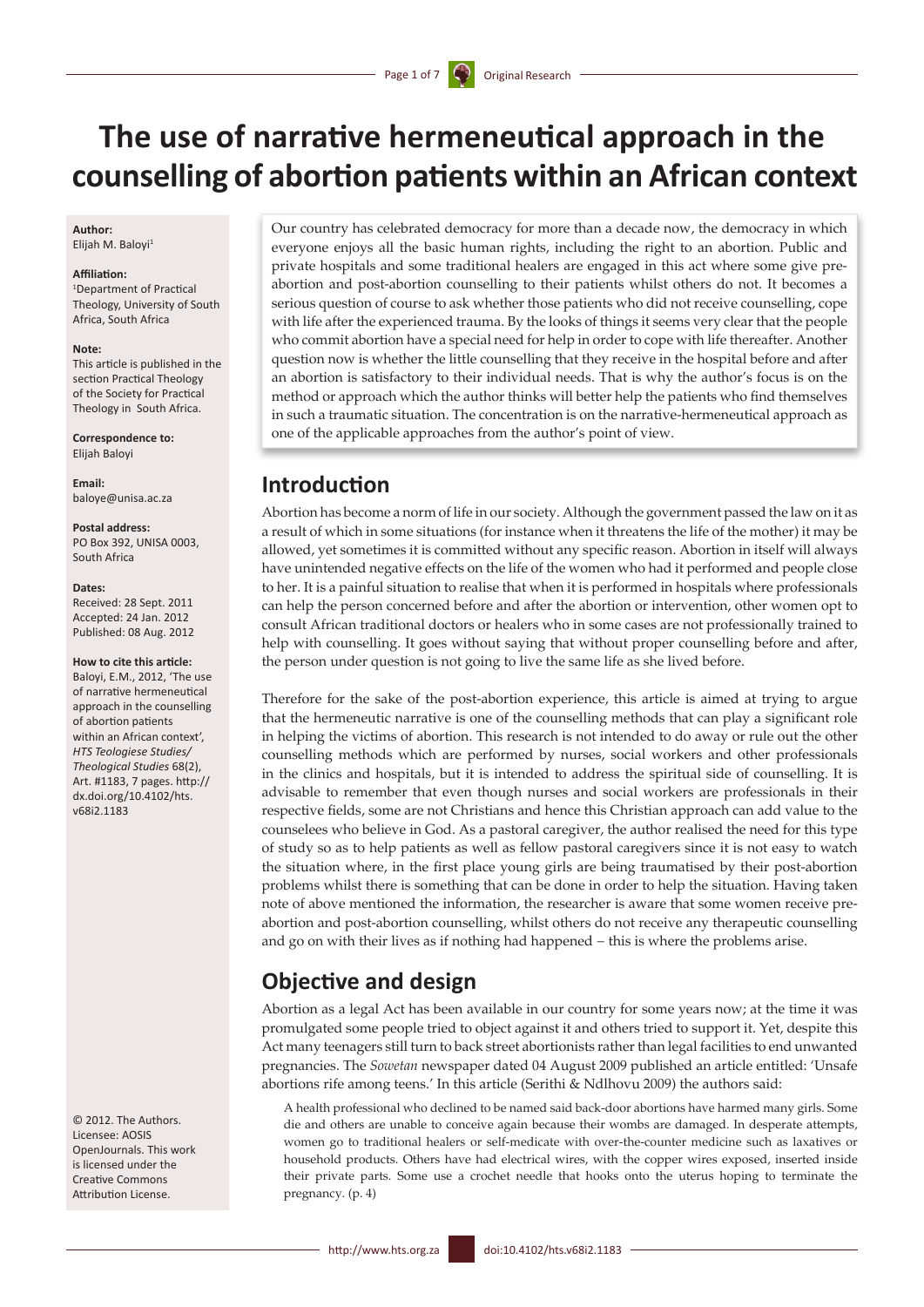This is a real story that depicts a situation in which there exists a lack of pre-abortion as well as post-abortion counselling. Many people have died and others are still to die from the consequences of an abortion, but the questions are: 'Should the church fold its hands and do nothing about it; is the counselling offered by the hospitals satisfactory to our people; does it cater for every individual problem; can the church through its pastors extend its helping hand to what the government is doing?'

But then how does the church offer its pastoral helping hand to the victims? According to the author, one systematic way of helping people must come from the pastors whose other challenge is to check and look for ways on how to improve the existing counselling methods which take place in hospitals as well as putting counselling centres in place for those patients who could not get counselling due to the fact that their abortion was performed where there was no counselling available at all. Therefore, for this study our argument is not about the legalisation of abortion, but it is about finding a different way in which pastoral caregivers can help patients who have undergone an abortion, to cope with their trauma. I will use the concept 'patients' to refer to women who had abortions performed. The author comes from the place where abortions are being performed and conducted both professionally by the hospital and medical practitioners and also unprofessionally by witchdoctors and traditional healers.

It is also relevant to indicate why the author chose the narrative hermeneutical approach to be the best as well as useful amongst the other pastoral approaches. According to the author's own view, the fact that the patients who are the objects of this article are from different cultural backgrounds makes it important to attend to their problems differently and individually. For instance there are Christians, traditional healers, Shangaans, Vendas and people from Mozambique in the area. Each of these people has her own belief, culture and religion. Therefore, it was only after the author made a study of narratives, that the author realised that the narrative approach could accommodate each one of the people and groups. According to Gerkin (1997:112) the narrative approach would be able to give participants an opportunity to tell narratives within the context of their own peculiar language and cultural context.

It is not easy to know what the motives for the performance of the abortion, as well as the after effects of same are, neither is it easy to assess what patients have been through, without listening to their stories as they narrate them. The reasons for the decision to have an abortion for instance, varies from person to person, and this fact determines the choice of the approach most suitable for such patients. That is what Gerkin means when he said that the role of the ascribed pastors or counsellors is to be ready to attentively listen to the patients (Gerkin 1986:45).

According to Weingarten (1998:3) the issue of respect is also important in counselling. Lack of respect closes the door for counselling. That is why he went on to say: 'Respect includes respect not only for different points of view, but also cultures and language metaphors' (Weingarten 1998:4).

Some patients do not want to take the responsibility for their own lives, but prefer the pastor or counsellor to be their expert. Therefore with the narrative approach every one will get her turn to explain her own feelings about the postabortion effects. It also should not be neglected to mention that social realities and concerns are involved here, so the socially constructed and constituted stories can be organised and maintained through narrative. For this reason the narrative hermeneutical approach is of vital importance in this type of counselling.

# **Narrative hermeneutical approach explained**

According to Stroup (1991:424) narrative is a theme that emerges not just in a few theological communities but crosses most denominational boundaries. Practically, every theological discipline has seen some proposal for the use of narrative as a means for rethinking the nature, method, and tasks of that discipline. For several years workgroups for narrative theology and hermeneutics have been part of the annual meeting of the American Academy of religion. Wisse (2009:1) is of the opinion that narrative theology provides the building blocks for systematic and for biblical theology.

The Encarta World English Dictionary (2009) defines a narrative as an art of the process of telling a story or giving an account of something. In other words it means a story or an account of a sequence of events in the order in which they happened. The Wikipedia defines narrative a construct created in constructive format (written, spoken, poetry, prose, images, song etc.) that describes a sequence of fictional or non-fictional events. Therefore stories are also ubiquitous components of human communication, used as parables and examples to illustrate points. Whilst summarising the definition of a narrative Gerkin (1984:26) says: 'Pastoral counsellors are more than anything else, listeners, to and interpreters of stories. A person seeks out a pastoral counsellor because they need someone to listen to their story.'

Wimberly (1994) agrees with Gerkin when he says:

Pastoral counselling begins with presenting a problem that individuals bring to pastoral counselling. The problem unfolds like a story, a dramatic fashion one scene at a time. Consequently I spent the early stages of counselling attending to the presenting problem and the story that surrounds the problem. (p. 21)

That is why in the narrative approach and relating a story before interpretation, becomes a second skill in establishing relationship with the counselee (Howard 1993:40).

According to Belzen (1997:173) the epistemological question: 'How do we know and what account can be trusted?'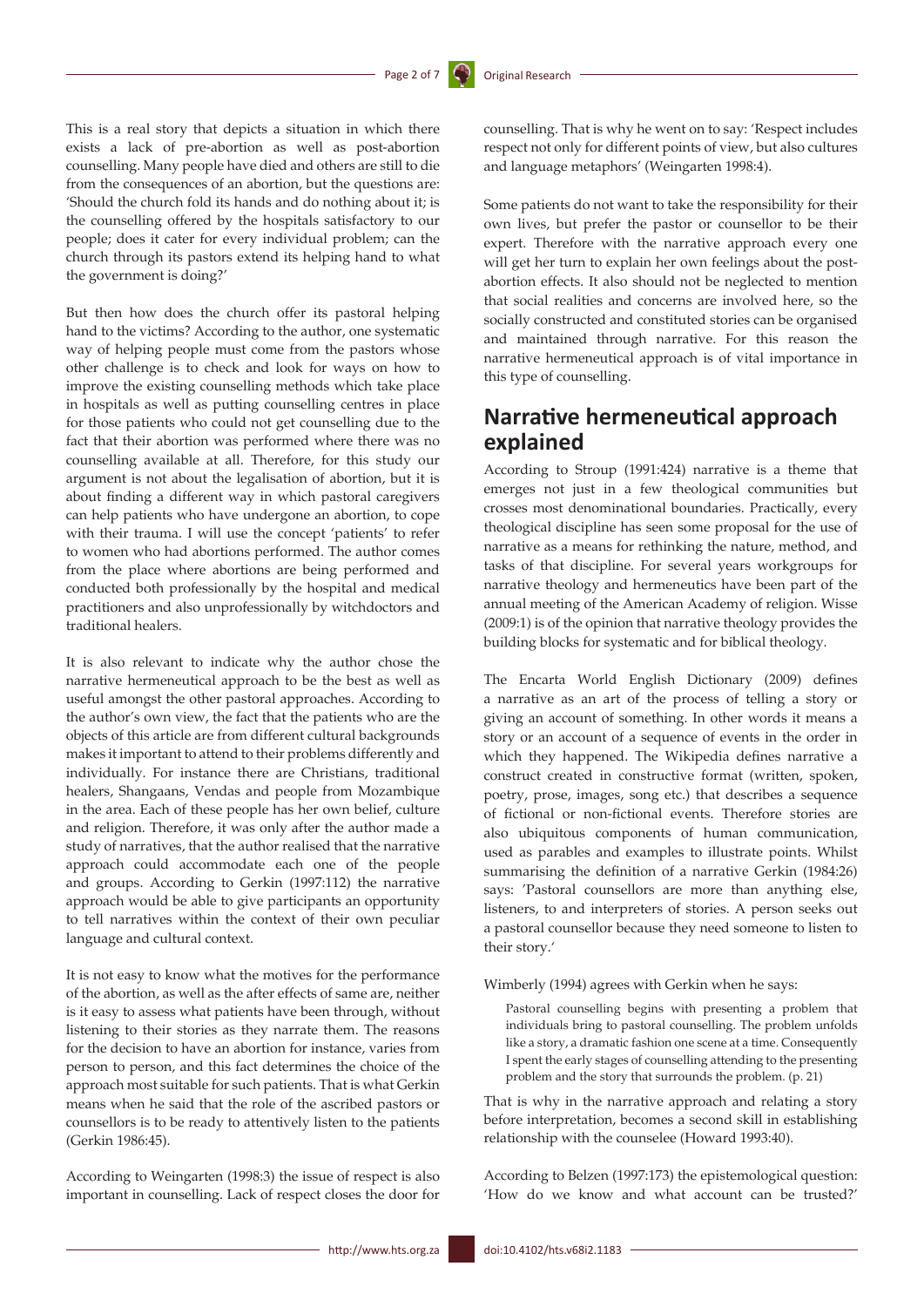contributes and influences the development of a paradigm that we call narrative approach. Besides, a number of authors have now been influential in contributing to a narrative approach to understand human behaviour as a part of psychological research. In short, when we speak of a narrative, we wish to emphasise that when people account for themselves, or when they describe their experience, they often do so in story form. It is the belief of the researcher that the narrative approach applied to a person's belief, skills, principles and knowledge may help that particular person towards the possible solution of her problem. This is completely in agreement with what Morgan (2000:1) means when she says that narrative centres people as experts of their own lives.

A counsellor must be ready to listen and interpret the stories of patients in order to help them cope with life after they have experienced problems. That is why the author is fully in support of Gerkin when he articulates that pastoral care is located in the centre of the dialogue between the Christian story and life stories (1997:112). By this he means that the counsellor and counselee must have a dialogue through which the problems of the latter can be communicated to the former. This view is emphasised by White and Epston (1990:83) when they see narrative therapy as: 'Providing person's lived experience and encouraging a perception of the world through this live experience.'

In other words, listening, hearing and interpreting stories from clients form the basis of the narrative approach. That is why Gerkin (1986:32) asked whether pastors could interpret without hearing. This means that pastors who are able to listen to stories, will then be able to interpret and translate them.

# **The impact that abortion have on its patients**

In this article the author's concept 'abortion patient' refers to women and daughters who voluntarily discontinued or terminated their pregnancies. We can also call them victims or abortion sufferers, but for this study, the author prefers 'patients' as was stated earlier. Every women who underwent an abortion will always have a unique and different background (as mentioned above) which might lead to different experiences as well as different consequences of the abortion. Abortion is not just a simple medical procedure. For many women it is a life-changing event with significant physical, emotional and spiritual consequences. For this reason most women who struggle after the abortion say that they wish they had been told all about its consequences before they decided to undergo the procedure.

Although the organisation which supports abortion in the United States of America (USA) say that abortion does not hurt because: 'You will not feel, see or remember anything about it thereafter' (Choices Women's Medical Center), Pavone's research indicates that abortion does not help, but it hurts. During one of his post-abortion healing seminar Frank Pavone (2011) argues:

The idea that abortion solves problems is a deception and illusion. The reality is that it solves nothing and brings a host of problems of its own. Nobody knows exactly how many women suffer the after effects of abortion. (n.p.)

In supporting the above argument, the author will shortly list the dangers that are caused by abortion that are also shared by other writers in the same field. The first one is the inflammation of the cervix which is very common. It may sound harmless, but the results of this side effect tend to be very severe and it can also lead to inflammation of the pelvis which can eventually permanently damage the patient's pelvis. It can also lead to cervical cancer which killed about 4021 women in the USA (National Center for Chronic Disease Prevention and Health Promotion 2011) in 2007. Anaesthesia complications caused by abortion resulted in 486 deaths in the US. Other emotional and psychological effects are: eating disorders, relationship problems, guilt, depression, flashbacks of abortions, suicidal thoughts, sexual dysfunction, alcohol and drugs abuse (Elliot Institute 2011).

Infertility is another after-effect of abortion, hence abortion is held accountable for at least 30% of women who are experiencing problems with infertility in the United States today. Other complications are premature births, miscarriages, and even infant deaths (Beth & Robert 2011:86−91).

David Reardon (2012) of the Elliot Institute lists the following as woman's psychological reactions reported after an abortion according to his research:

- • feeling of guilt and fear of punishment from God
- preoccupation with thoughts of the child they could have had
- hatred for men who impregnated them
- ending relationship with the man who impregnated them after abortion
- feeling of anxiety
- promiscuous
- self-destructive
- non-functioning well at home and work
- abortion threatens women's self esteem
- abortion trauma and child abuse.

On the other hand Warren Hern (1981:28) in his article entitled '*Complications you can have with your abortion'*, indicated the other effects of abortion on the woman as:

- • bladder injury
- bowel injury
- • breast cancer
- ectopic (tubal) pregnancy
- haemorrhage: 1% − 14% of women require blood transfusions due to bleeding during abortion
- • sterility: one out of twenty women became sterile unaware after abortion according to his research.

Herm (1980:28) went on to argue that it is less likely for such women after abortion to have normal births in future. The information given about what the consequences of abortion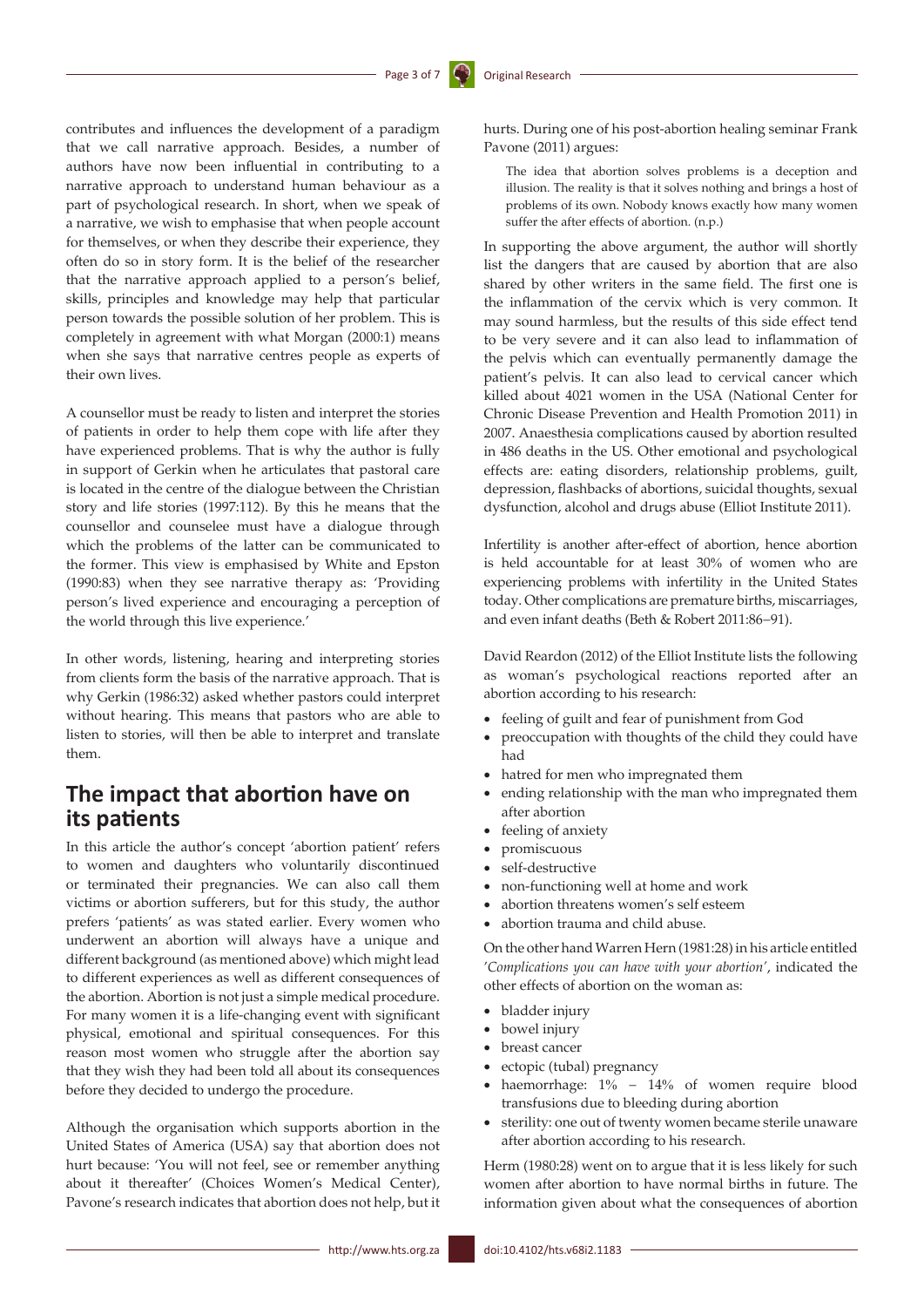are, clearly indicates the necessity for counselling that must be offered to the patients in order for them to heal from possible trauma that can be caused by the consequences. It would be irresponsible for the church to not provide counselling for these people in order to help them to bring their lives back on track. Without undermining the hospital services and counselling as well as the nursing care, it is the personal perception and opinion of the author that the church, through its pastoral counsellors may shoulder the responsibility.

# **The reasons (and the need for narrative) for abortion vary from person to person**

As far as abortion is concerned, the reasons vary from one person to the next. Therefore this makes it important that every patient's situation and circumstances should be taken into consideration. Without negating or taking one reason for granted, the study will try to discover most of the reasons for why people want to abort their babies. According to the research conducted by Torre-Bueno of University Health Systems of Eastern Carolina the first reason for women to abort babies is the following:

### **Birth control (contraceptive) failure**

The American research indicates that over half of all women who have an abortion used a contraceptive method during the month they became pregnant. Akinrinola, Susheela and Taylor (1998:117) have this to say: 'Contraceptive use does not necessarily provide complete protection against pregnancy, each method can fail, even when it is used properly.'

This reason does not only apply to America, but to many women even in South Africa, particularly in the author's research area, cited this as one of the reasons for falling pregnant. The problem is that because of little education, many women who use contraceptives do not first consult medical practitioners for advice, and thus they may only find out afterwards that the method they used does not suit them. That is why the Religious Tolerance research indicates that 71% out of those who committed abortions did not know that they were pregnant (Torres & Forrest 1988).

#### **Inability to care for the child**

This problem is the most common, if not general for most of the women and girls who opt for an abortion. The Malamulele area in Limpopo is one of the places most affected by unemployment and poverty. With the large number of legal and illegal immigrants from both Mozambique and Zimbabwe for reasons well known in our country, these areas become over populated to the extent that many people just live by the mercy of the Lord. Some people lack clothes others do not have a shelter or food.

The large number of street children in our country − many of whose parents have abandoned them – proves that people are financially unable to take care of them. But these factors are not enough to stop the natural desire for man to marry and bear children. Therefore most young girls realise that, after bearing one or two children, the issue of supporting children is not easy. Social grants that are provided by the government are exceptionally small to enable a mother to take care of the child from birth until his or her tertiary studies. Whilst the National Right to Life states that 23% of abortions are caused by 'she can't afford to have a baby', the Holysmoke's research indicates the figure as being 21% for the same reason (Torres & Forest 1988:169).

This realisation does not stop women from sexual relationships, which are sometimes gone into without any family planning or birth control. Only when she is pregnant does the realisation of the possible problems ahead enter her mind. This is one of the explanations that the researcher was given when visiting some hospital staff members for this study. According to Guttmacher, Anne Nicol Gaylor's research for 'Freedom From Religion Foundation' finds this one of the most common and devastating factors that caused many people, especially young girls, to commit abortion in America (Guttmacher 1987:168)

The Healthwise Medical Writer (Medew 2009) refers to the unplanned pregnancy when stating that:

In the US, about 6 million women become pregnant per year, half of which are unintended for, especially with the reason that the mother cannot afford to support the child. (p. 1)

Julia Medew's report also supports this as one of the reasons when she says: 'Financial, relationships or medical reasons together accounted for 19% of abortion cases' (Medew 2009:1).

The pastoral counsellor will need to work very hard to uncover this information, since some people are too shy to speak about it. It will need some kind of relationship and friendship with the patient, because they feel ashamed to discuss this dilemma with strangers. It should be known that some cultures simply regard anyone (pastors included) as a stranger and do not easily take them into their confidence. Stories like these can be traced and made known if the pastor is a good narrator who gives time to the patient whilst he or she patiently relates the story and he does listen to these stories.

#### **Fear to tell parents**

This is one of the most dangerous reasons for an abortion, since it can also lead to suicide. There are cases where girls tried to perform an abortion without the parents knowing that they were pregnant and, after failing to abort, they decided to commit suicide. The research conducted by Torress and Forrest (1988) of the Holysmoke Institute, girls corroborated the reason that the author found during his research. This reason articulates that most young mostly teenagers are forced to abort their pregnancies because of fear that their parents will get to know about it. According to traditions, many parents do not expect their young children to have babies, thus it is frightening for girls who fall pregnant in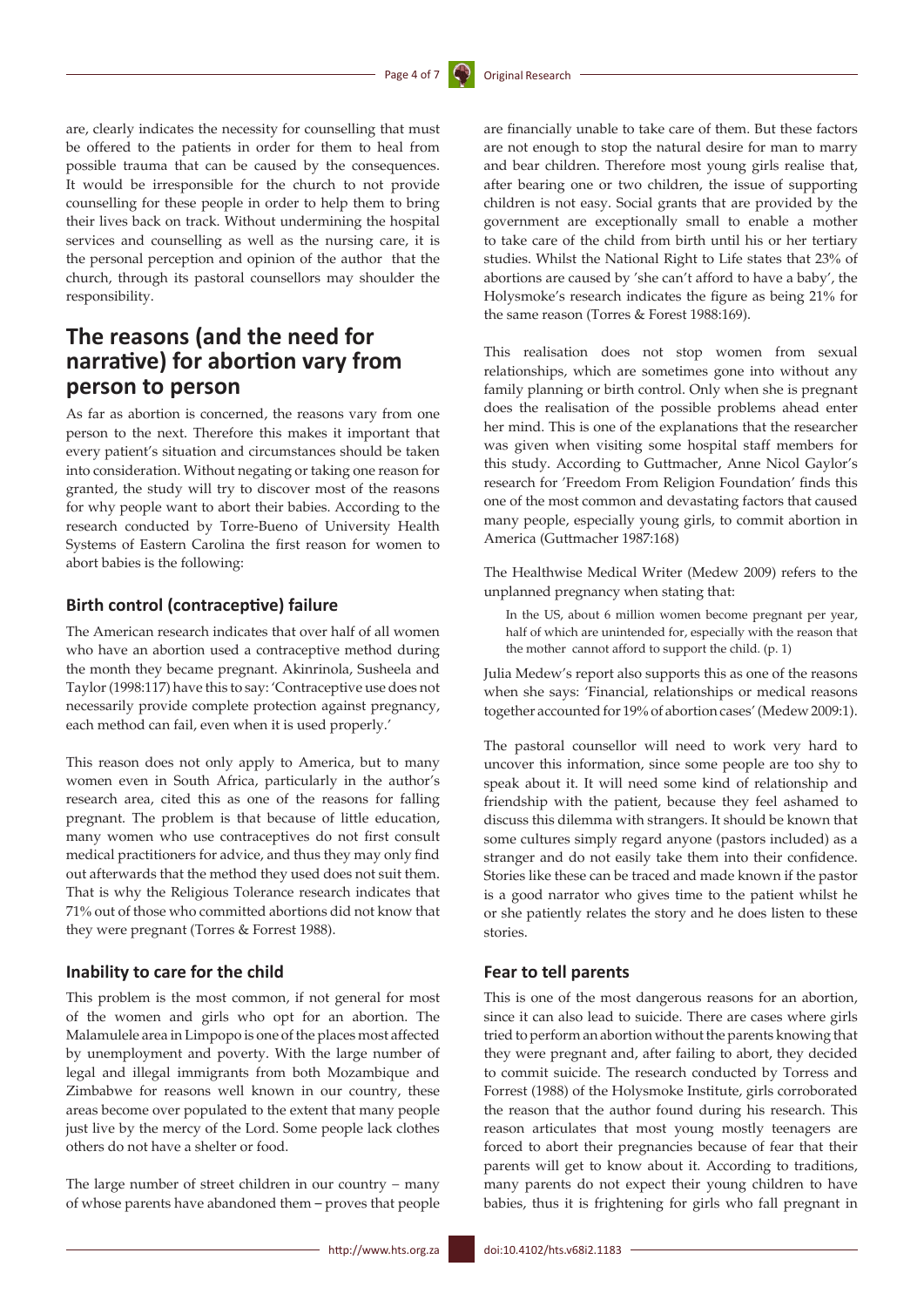their teen years since that will jeopardise their education and future. Some parents find it very difficult to accept the mistakes made by their children to the extent that children opt for a hidden abortion in fear of their parents.

The tradition initially forced parents to expel their pregnant children from homes and force them into an unprepared marriage since they could not allow their daughters to have children outside the marriage. Although some young girls are now becoming used to telling their parents that they are pregnant, it was initially seen as a taboo to the clan and to the entire family. Some are still holding onto that tradition and they therefore plan secret abortions about which the parents may later discover or not discover the truth at all. Even though culture and tradition are being revised and changing, the fact that young girls, who are still under the guidance and supervision of their parents, fall pregnant is still disapproved of traditionally and religiously.

### **Fear of not getting married after abortion**

Most traditional men do not intend to marry someone who already has a child. Therefore if an unplanned pregnancy occurs, the girl will arrange an abortion, as a child could later become a stumbling block if she might want to marry someone else. It is well known in the African tradition, that a marriage with a girl who already has a child, is not approved or condoned, in fact men must marry someone who is still a virgin. When a girl enters a marriage with a child, this puts pressure on the marriage. For that reason, many young girls do not feel comfortable if they find that they are pregnant, as that situation will jeopardise their chances of getting married in future.

### **Interference with education and career plans**

A teenager of 16 years in 2006 (Tshepang Mashego) from Soshanguve in Tshwane told her own personal story to the Sowetan (2009) journalist saying:

I was 16 when I tried to end my six-week pregnancy. At my age I succumbed to pressure from friends and peers who were at school by then. Because of wanting to continue with my studies I went to a local community clinic where I waited for hours in long queues for attention. The nurses were so rude that I opted to take an advice of the newspaper advert about someone who offered abortion services. (p. 8)

This story is a clear indication that abortions are performed because they wreck education and future plans.

According to Finer *et al*. (2005:112) 74% of those who responded to structured interviews about the foetus they aborted, communicated that they did that because their education is disturbed, hence their career would end up in jeopardy. According to Guttmacher (2012), quoting Lawrance *et al*. fully agree that continuing with education is the reason given by most young people who wanted an abortion. A large number of young girls who fall pregnant during the course of their studies use this as their reason for an abortion. There are parents who planned and invested large amounts

of money for the studies of their children. This puts more pressure on the girl who was promised to go and study at the university or elsewhere, if she realises that she is pregnant and this fact may become a hindrance for her to study further. Some parents, who are willing to take the education of their daughters further, become frustrated when these daughters fall pregnant and they will try to encourage and persuade their daughters to end such a pregnancy by abortion.

### **Healing ortherpeutic ways of dealing with abortion Listening to stories of patients**

The importance of listening received much attention from Boyd (1996:28) who says that to listen with agape−love requires one to counsel with a non-judgemental attitude, readiness to help tolerance, acceptance and unconditional positive regard.

The listening skills of the counsellor regarding the tales and stories that are related by the patients are of vital importance in this regard. As every person has her own personal reason why she opted for an abortion, this means that she will need somebody to carefully listen to her in order for her to tell and explain when and why she made the decision to abort her foetus. This process will obviously need time; this will include and involve the family background as well as her own, so that the counsellor can understand what took place. Since abortion in itself is a sin, it goes without saying that like any other sin, it brings with it its own problems according to Fagerstrom (1996:23). This spiritual fragmentation between the patient and God cannot be repaired without the assistance of a counsellor who is ready to hear out every detail of the story that the patient will try to relate and only then can he or she give the relevant assistance. On listening, Fagerstrom (1996) has this to say:

Sometimes counsellors need to be reminded of the importance of those who come for help. The key thing is to remember to listen to their pain, their exhaustion, their shuttered dreams, their sense of loss and lifelessness and use the skills of active listening to help them see that you understand. (p. 214)

The author is of the opinion that since each woman will have her own reason for the abortion, the better part of counselling should be dominated by listening. This will help the counsellor to know exactly how to help each patient according to her own circumstances and situation.

If pastoral counselling, according to Gerkin (1997:118), has much to do with the reinterpretation of the tradition that shapes Christian identity, as that tradition is brought into dialogical relationship, there is no way one can interpret without having listened first to the stories about the situation which he or she has to deal with. That is why Gerkin (1997) said:

Pastoral care of a congregation of God's people involves the construction of a particular, context-relevant theological awareness on the part of both pastor and people. The rich descriptions of life give way to flat or monographic descriptions, descriptions that are generative of thin conclusions. (p. 121)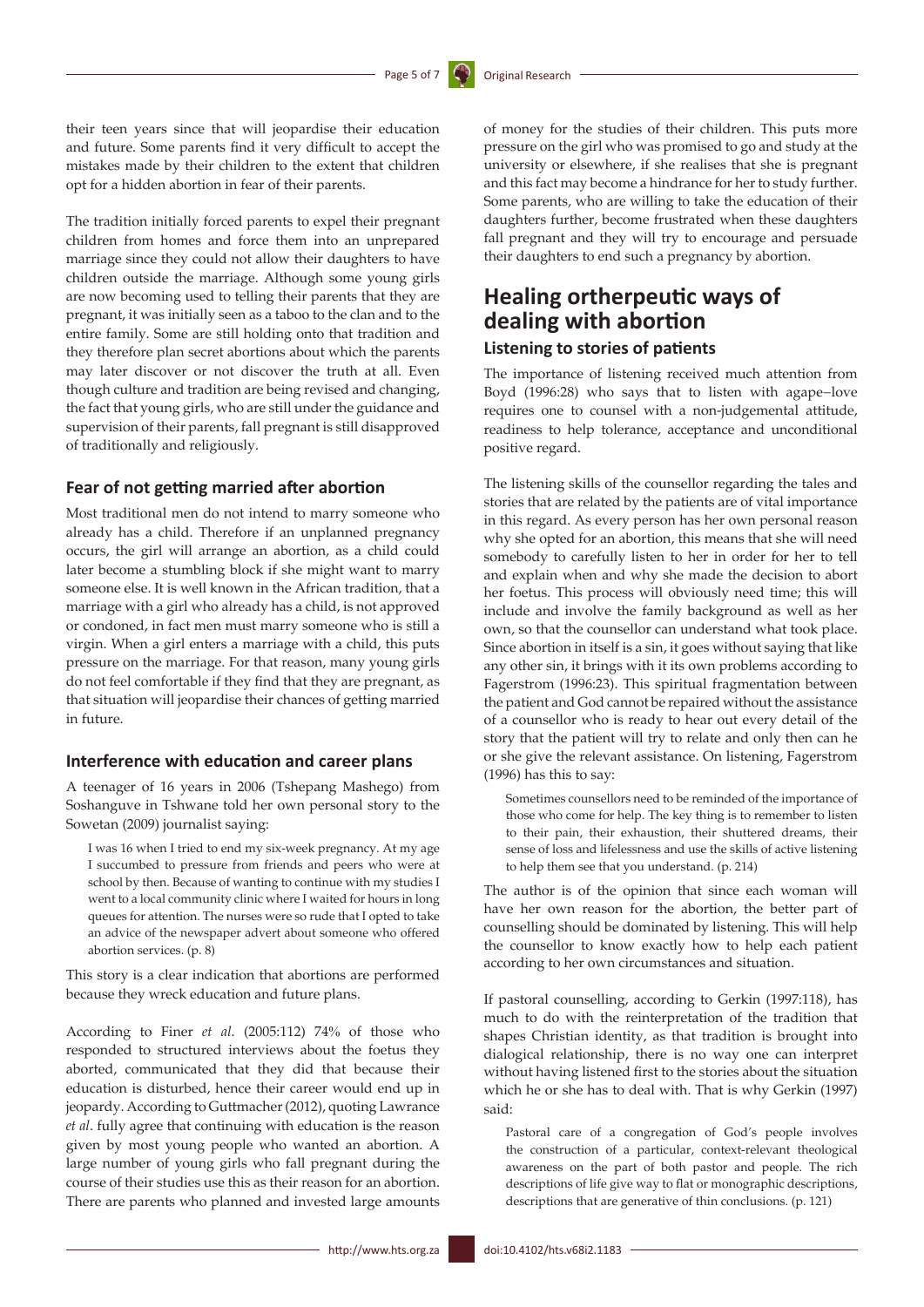White (1997:17) said that in the formalisation of knowledge, persons become differently acknowledged. A class of knowledge which is unwilling or modest, for instance where particular and local knowledge is used, is very different to the class of knowledge which is universal or global.

### **The process of mediation and interpretation**

The subjective interpretation of facts according to Hansen (2003:2) is one of the important parts of narrative approach. It is both an approach and methodology, providing mediators with a way to incorporate stories into the very fabric of mediation. In other words, for a counsellor to be able to help someone who is stressed by the post-abortion experience, it is necessary that the story of such an individual be modified and developed in order to interpret it carefully (Cobb 1994:53). That is why White (1997) says:

Private and collective lives, properly re-remembered, are interpretive. Full or thick description is such an analysis. This involves finding linkages between the groups' shared value beliefs and symbols, and specific historical events. Particularities are subsumed and equated with grander themes, seen as exemplifying ultimate concerns. (p. 16)

This will indeed involve the language through which the patient will explain her story and which the listener must understand. Therefore the very naming and giving meaning to a word that will lead to a certain perception of the concept, gives language an important role to play (Hansen 2003:3).

### **Patients should become experts of their own lives**

In narrative approach counsellors therapeutically help to examine, evaluate and change the patient's relationship to a problem by acting as investigative reporter who is not at the centre of the investigation, but is nonetheless influential. According to White (2005:15) the outsider in the narrative is asked in what ways they may feel a shift in how they experience themselves from when they first entered the room. In this way the counsellor does not want to become an expert of one's life, but the patient is helped to help him or herself. Just like in the case of abortion, the patient is the person with all the pain and she can experience the changes that are taking place in her life through the therapeutical process. Those who have committed an abortion must be helped to understand that they have many skills, competencies, beliefs, values, commitment and abilities that will assist them to reduce the influence of the problems in their own lives (Morgan 2000:2).

In other words the patients should externalise their problems. Externalisation is an approach to therapy that encourages persons to objectify and at times, personify the problems that they experience as oppressive (White & Epston 1990:38). This is one way of establishing a context where a person experiences himself or herself as separate from the problem and the problem no longer speaks to them of their identity or the truth about who they are. Putting the patient at the centre of the discussion about their own lives will help them to therapeutically heal themselves. In that way the narrative approach takes a bigger picture than the other approaches. The message that the approach is trying to bring is that: 'We are in this together' (Swart 2003:28). This message encourages the patient to cope with the counselling sessions which will in the end be helpful to her.

### **Conclusion**

There are of course many methods that can be used to counsel the patients on abortion, but the method of narrative hermeneutics can be also of good use. It gives a patient more time to become her own helper. It does not allow the counsellor to prescribe or command what should be done for the healing, but the patient has much to contribute through telling her story. The other important thing about this approach is that it can individualise every patient's problem and avoid unnecessary generalisations for the abortion patient. It also takes into consideration the context in which the patient finds herself, which helps to differentiate the problems between the different patients. In fact in the end there cannot be one method to help all, because every situation and every story will determine the method to be used to achieve the desired result for a particular problem.

### **Acknowledgement**

### **Competing interests**

The author declares that he has no financial or personal relationship(s) which may have inappropriately influenced him in writing this article.

### **References**

Akinrinola, B., Susheela, S. & Taylor, H., 1998, 'Reasons why women have induced abortions: Evidence from 27 countries', *Journal of Medical Ethics* 24(3), 117−127.

Beth, A.B. & Robert, J.S., 2011, 'Prenatal alcohol exposure and miscarriage, stillbirth, preterm delivery and sudden infant death syndrome', *Journal of the National Institute on Alcohol Abuse and Alcoholism* 34(1), 86−91.

- Belzen, J.A. (ed.), 1997, *Hermeneutical approaches in psychology of religion*, Rodopi, Amsterdam.
- Boyd, G.E., 1996, *The A.R.T. of agape-listening: The miracle of mutuality*, Agape House Press, Sugar Land, TX.
- Cobb, S., 1994, *Narrative perspective on mediation: Toward the materialization of the story telling metaphor*, Sage Publications, San Diego, CA.
- Elliot Institute, *Abortion risks: A list of major psychological complications related to abortions*, viewed on 19 April 2012, from <http://afterabortion.org>
- Encarta World English Dictionary, 2009, s.v. *Narrative*, Microsoft Corporation, Redmond, WA.
- Fagerstrom, G.L., 1996, *Counseling single adults*, Baker, Grand Rapids, MI.
- Gerkin, C.V., 1984, *The living human document*, Abingdon Press, Nashville, TN.
- Gerkin, C.V., 1986, *Widenning the horizons: Pastoral responses to a fragmented*
- *society*, Westminister, Philadelphia, PA. Gerkin, C.V., 1997, *An introduction to pastoral care*, Abingdon Press, Nashville, TN.
- Guttmacher, A., 1987, *A survey of 1900 Abortion patients*, Guttmacher Institute, Los
- Angeles, CA.
- Guttmacher, A., 2012, *Facts on Unintended Pregnancy in the United States*, viewed on January 2012, from <http://www.guttmacher.org>
- Hansen, T., 2003, *The narrative approach to mediation*, viewed on 23 March 2012, from<http://www.adr.gov/approach.mediation>
- Hern, W., 1981, 'Arguments of abortionists', *Time Magazine*, p. 28.
- Howard, W.S., 1993, *Creative pastoral care and counselling series*, Fortress Press, Minneapolis, MN.
- Finer, L.B., Frohwirth, L.F., Dauphinee, L.A., Singh, S. & Moore, A.M., 2005 'Reasons U.S. Women Have Abortions: Quantitative and Qualitative Perspectives', *Perspectives on Sexual and Reproductive Health* 37(3), 110−118.
- Medew, J., 2009, *Report reveals abortion reasons*, viewed on 23 March 2012, from <http://www.theage.com.au>